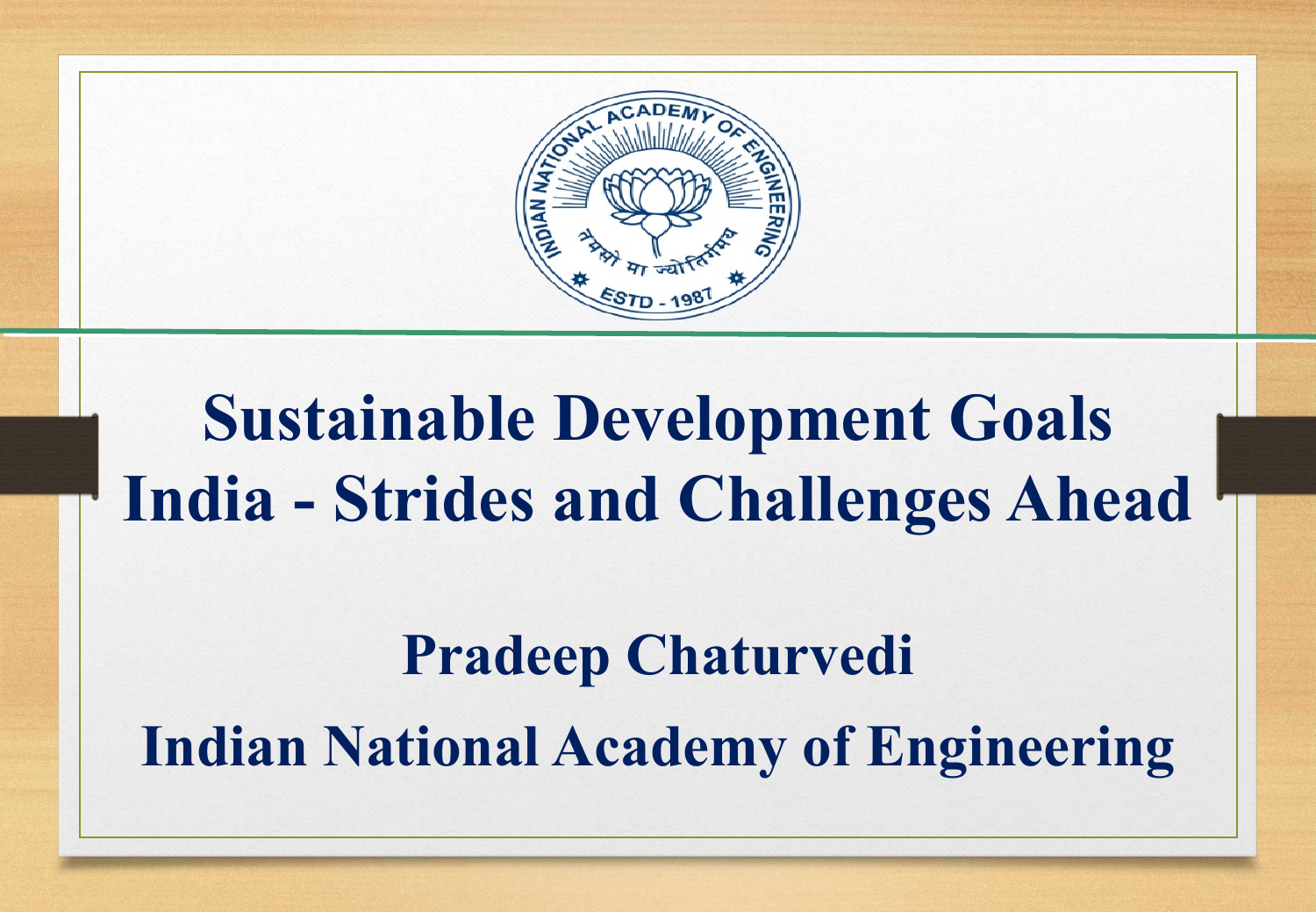#### **SDGs India Index**

- India's commitment to the SDGs is reflected in is convergence with the national development agenda as reflected in the motto of 'Collective Efforts for Inclusive Growth'.
- Based on the evidence from the SDG India Index, which measures progress at the sub-national level, the country has developed a robust SDG localization model centred on adoption, implementation and monitoring at the state and district levels.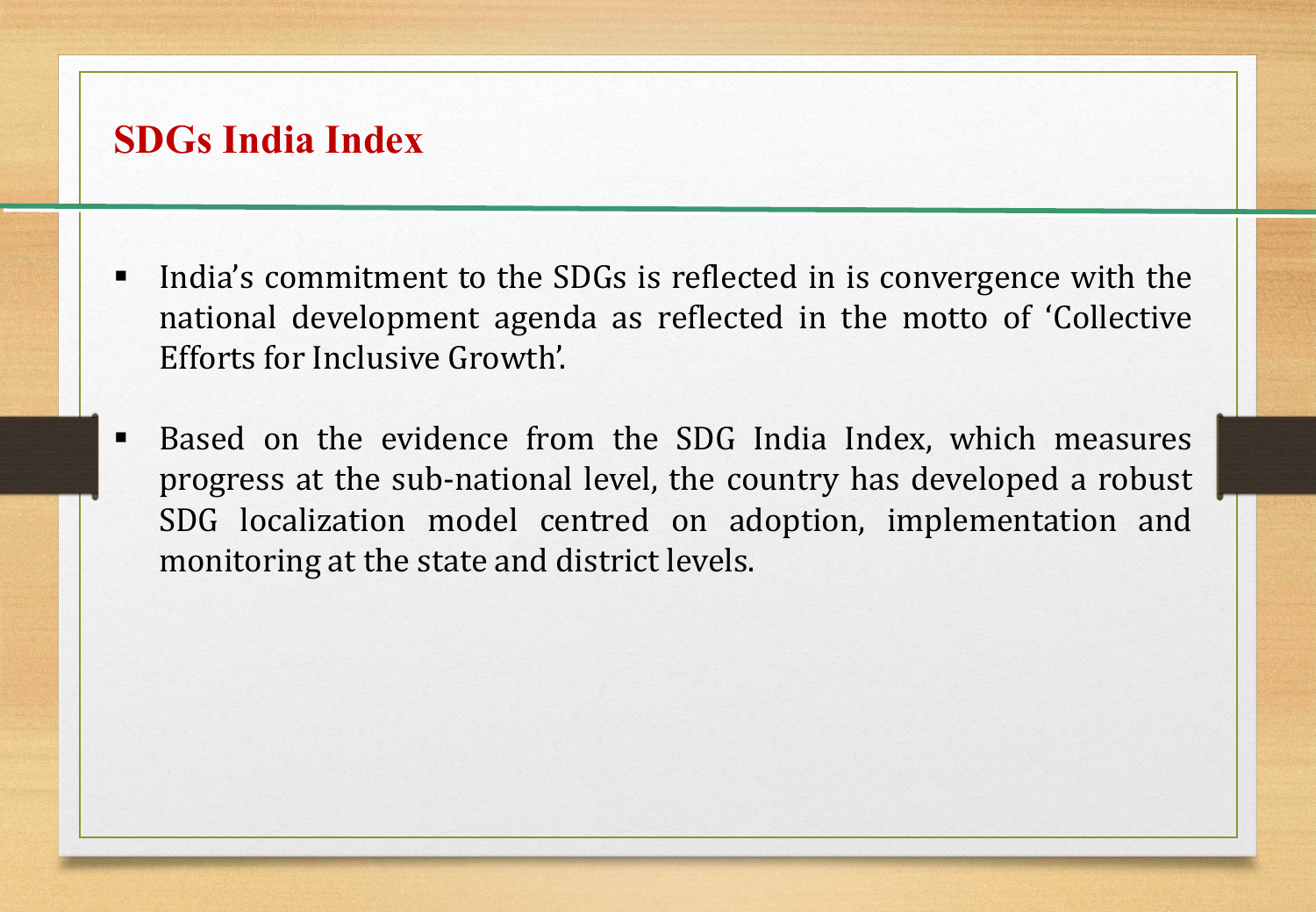#### **SDG Indicators**

- The progress is tracked on 115 indicators aligned to the National Indicator Framework of the Ministry of Statistics and Programme Implementation.
- The 115 indicators consist of 16 of the 17 SDGs, with a qualitative assessment on Goal 17 and cover 70 SDG targets.
- This is an improvement over the 2018-19 and 2019-20 editions of the index, which had utilized 62 indicators across 39 targets and 13 goals, and 100 indicators across 54 targets and 16 goals respectively.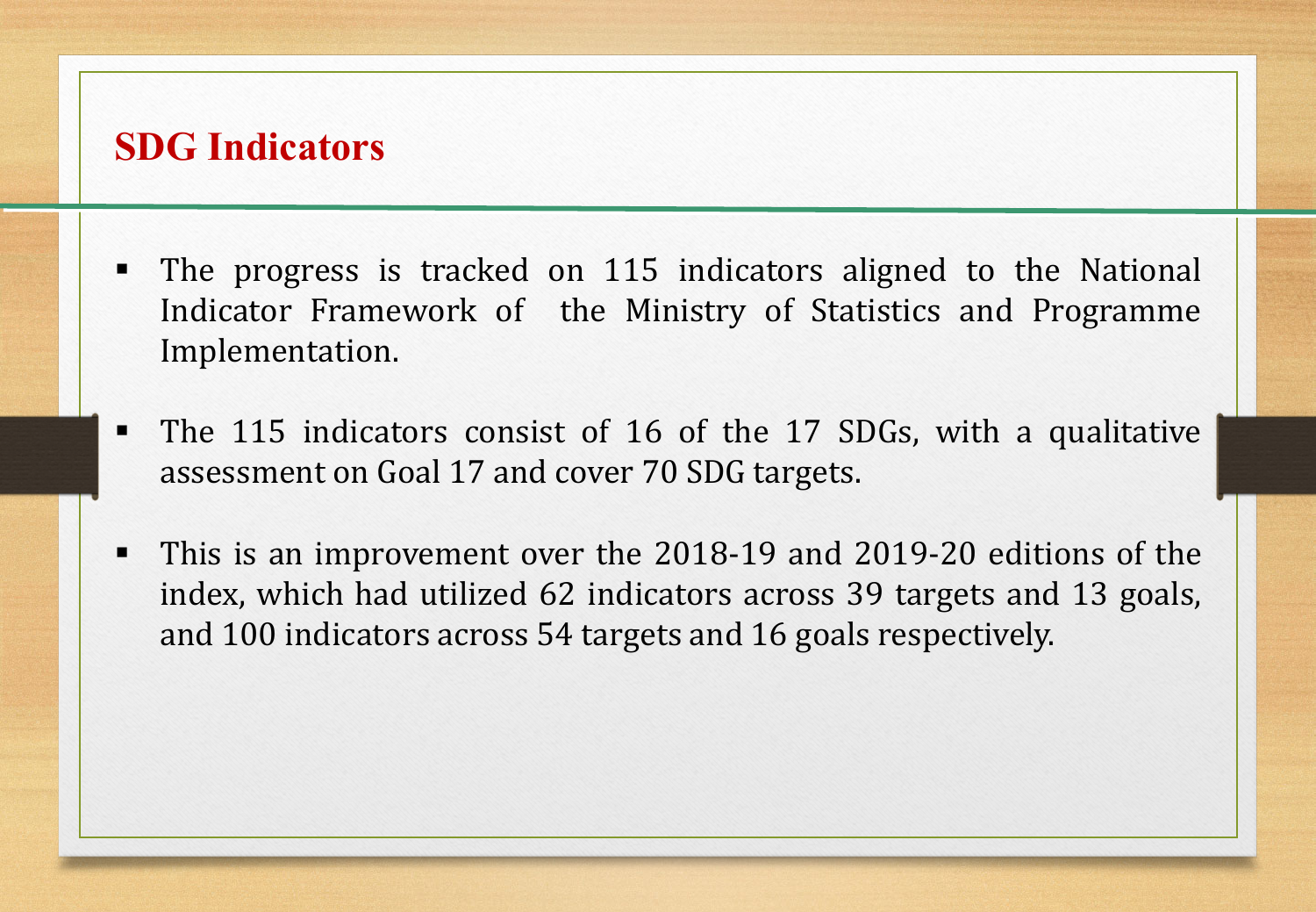#### **Voluntary National Review, 2020**

- The 2020-21 index showed that the country's overall SDG score improved by 6 points. It improved from 60 in 2019 to 66 in 2020. The positive change is largely driven by exemplSary nationwide performance in Goal 6 (clean water and sanitation) and Goal 7 (affordable and clean energy) in which the composite score reached 83 and 92 respectively.
- Subsequent slides capture India's progress across the SDGs.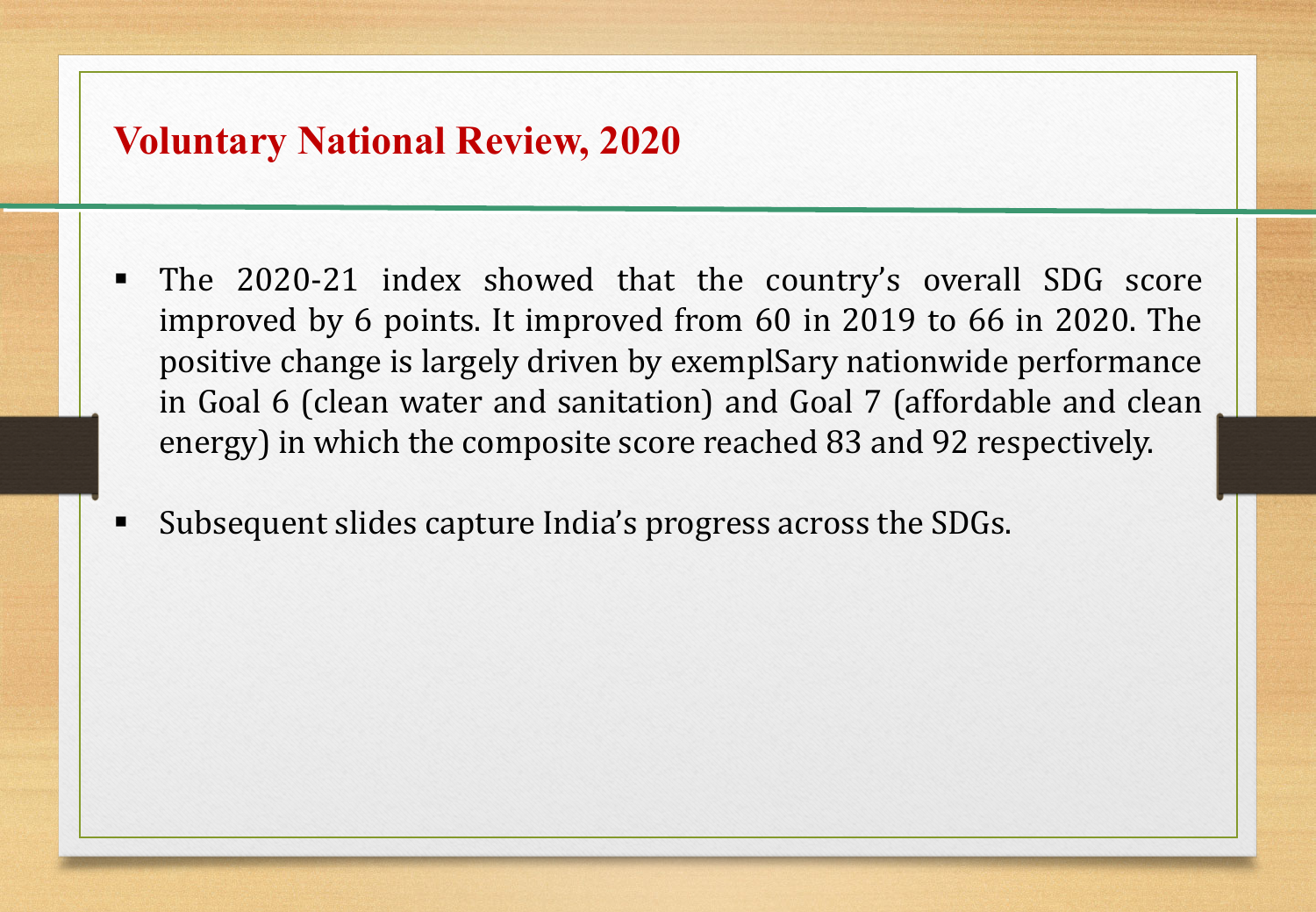## **India's progress across SDGs**

- **Empowered and Resilient India:** India has successfully lifted more than 271 Million people out of multi dimensional poverty through economic growth and empowerment.
- **Clean and Healthy India:** Through a nationwide initiative triggered by the Clean India Campaign and the National Nutrition Mission, India achieved 100% rural sanitation and sharp reduction in stunting and child and maternal mortality rate. India is at the forefront in providing medical assistance globally after the Covid-19 pandemic. It contributed to SAARC emergency fund with an initial contribution of USD 10 Million.
- **Inclusive and Entrepreneurial India:** Social inclusion is pursued through universalizing access to nutrition, health, education, social protection and developing capabilities for entrepreneurship and employment. Direct benefit transfer to the poor was a major step.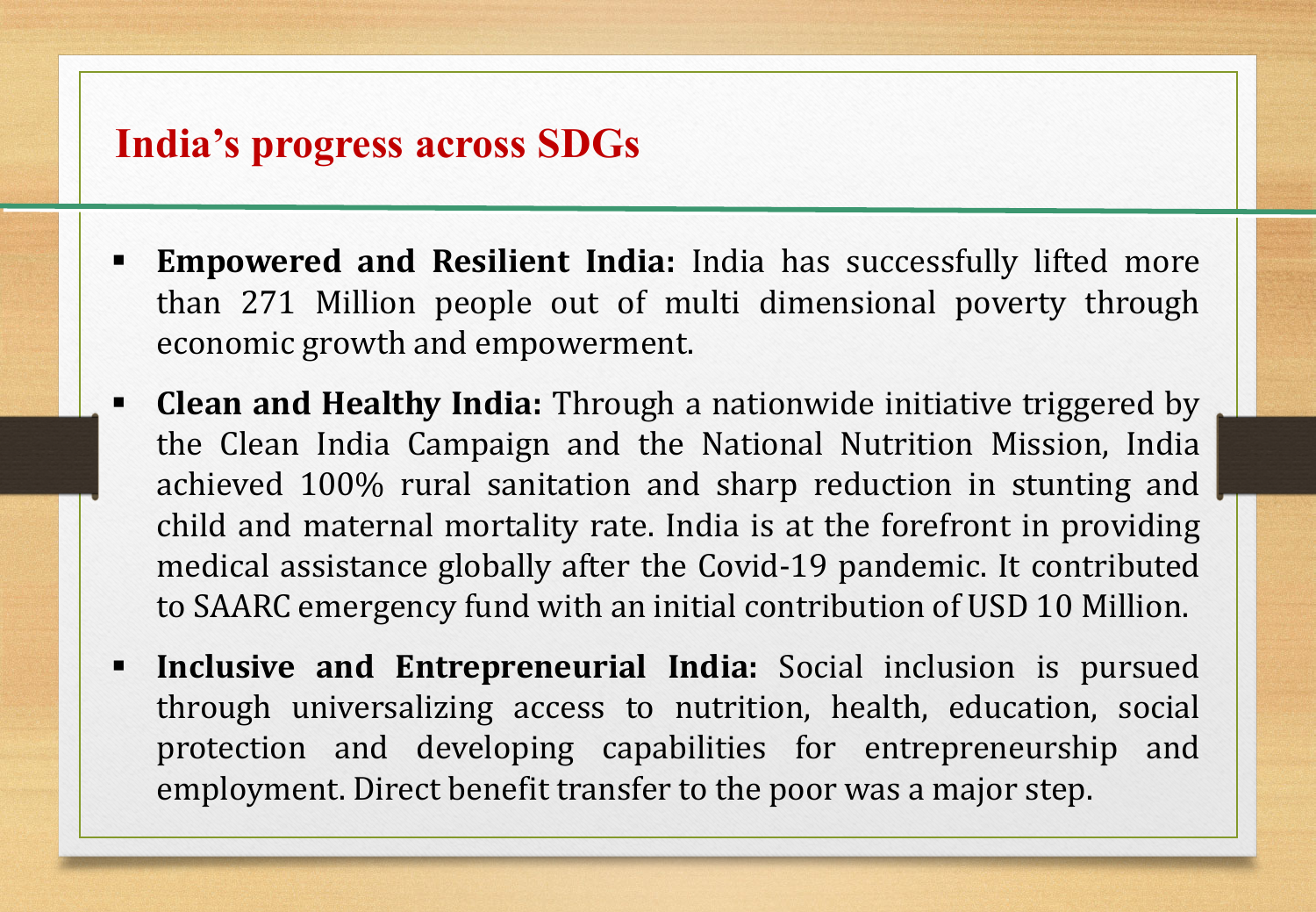## **India's progress across SDGs**

- **Sustainable India:** India's climate action strategies call for clean and efficient energy systems, disaster resilient infrastructure, and the planned eco-restoration. Acting on nationally determined contributions, India has electrified 100% of its villages, reduced 88 million tons of CO2 emissions annually through energy efficient appliances, provided clean cooking fuel to 80 million poor households, and set a target to install 450 MW of renewable energy and restore 26 Million hectares of the degraded land by 2030.
- **Prosperous and Vibrant India:** India is one of the fastest growing economies with a GDP of USD 2.72 Trillion in 2018-19. India strives to become a USD 5 Trillion economy by 2025 and pursue an inclusive and sustainable growth trajectory by stimulating manufacturing, building infrastructure, spurring investment, fostering technological investment and boosting entrepreneurship.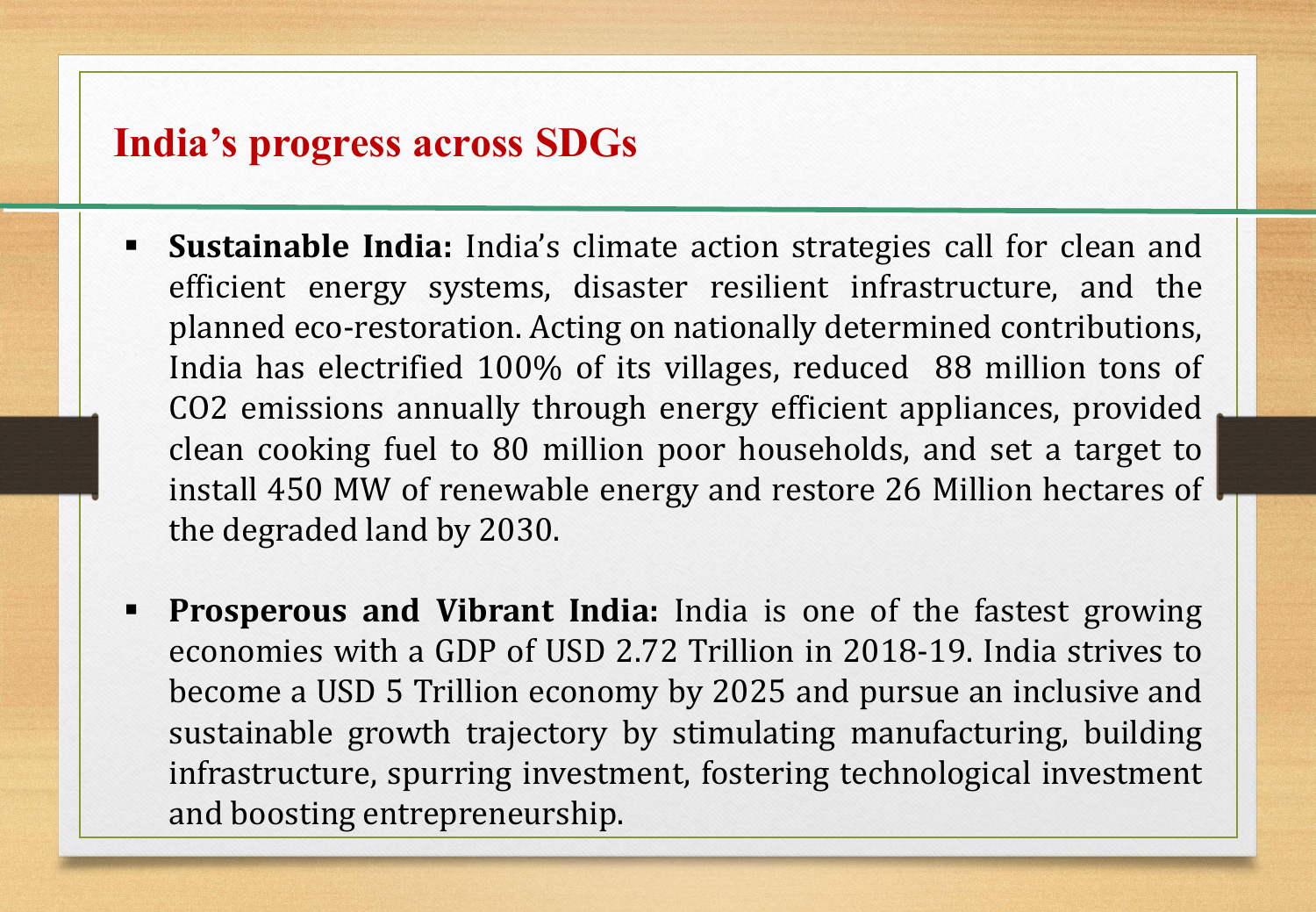## **India's progress across SDGs**

- India launched the Coalition for Disaster Resilient Infrastructure and the International Solar Alliance to leverage global partnerships for climate action and disaster resilience.
- In the spirit of South-South Co-operation, for realising the 2030 Agenda, India supports SAARC developing countries through the USD 150 Million India-UN Development Partnership Fund. In this spirit of regional and global partnership, and the country's commitment to leave no one behind, India steps into the Decade of Action, drawing confidence from its experience in addressing challenges.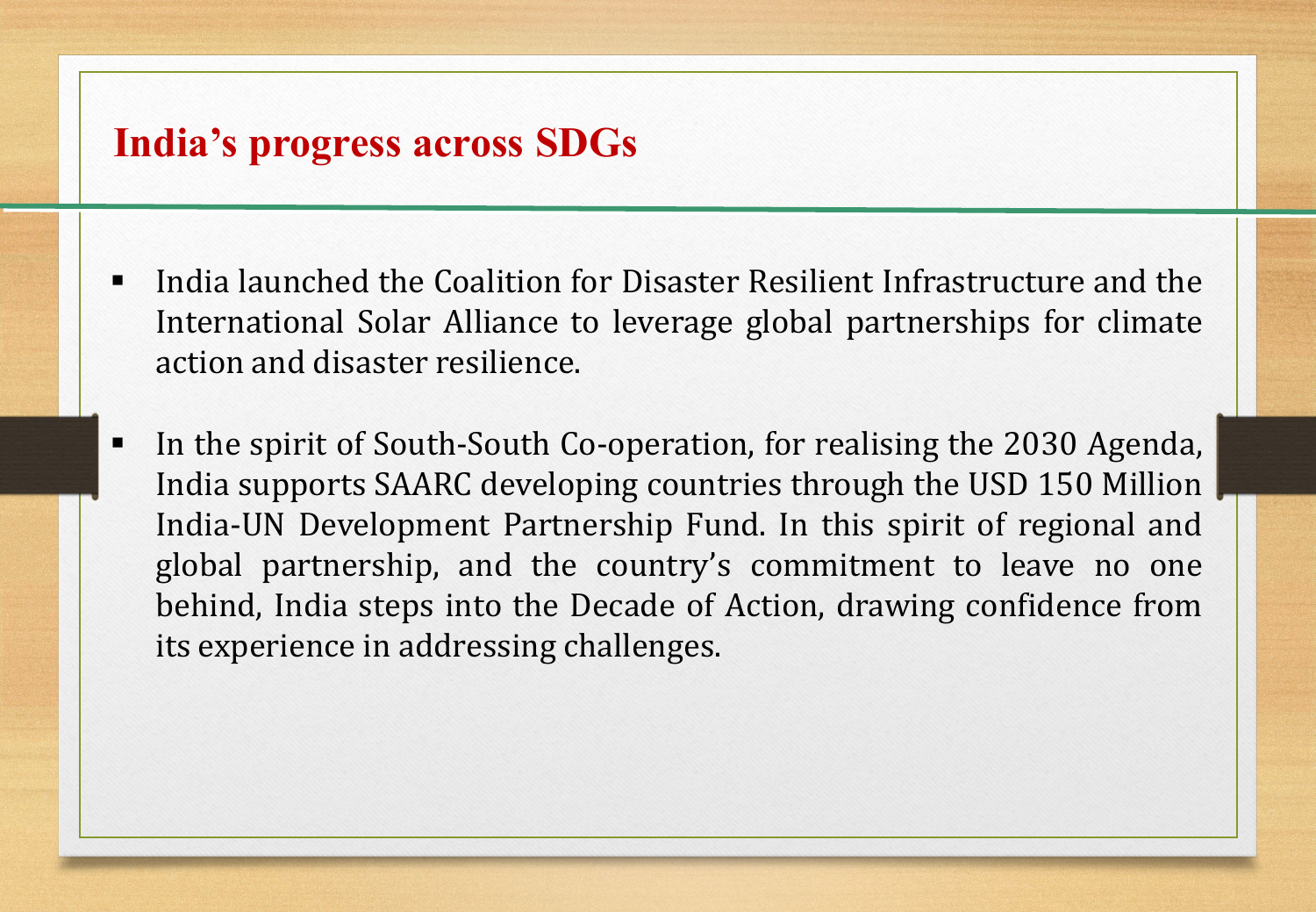## **India's Nationally Determined Contribution – Relating to SDG 7 & 13 Relevant for Cop 26**

- India has committed the following:
	- $\triangleright$  Reduce emission intensity of its GDP by 33-35% by 2030, from 2005 levels.
	- $\triangleright$  Generate 40% of electricity through non-fossil fuel sources such as solar, wind, hydro, bio-mass and nuclear.
	- $\triangleright$  Create additional carbon sink of 2.5 to 3 billion tons of carbon-dioxide by increasing forest and tree cover.
	- $\triangleright$  Raise investment in programmes to adapt to climate change in agriculture, water resources, Himalayas, coastal regions, health and disaster management.
	- All above actions will need USD 2.5 Trillion from 2015 to 2030, part of which India will seek from the west.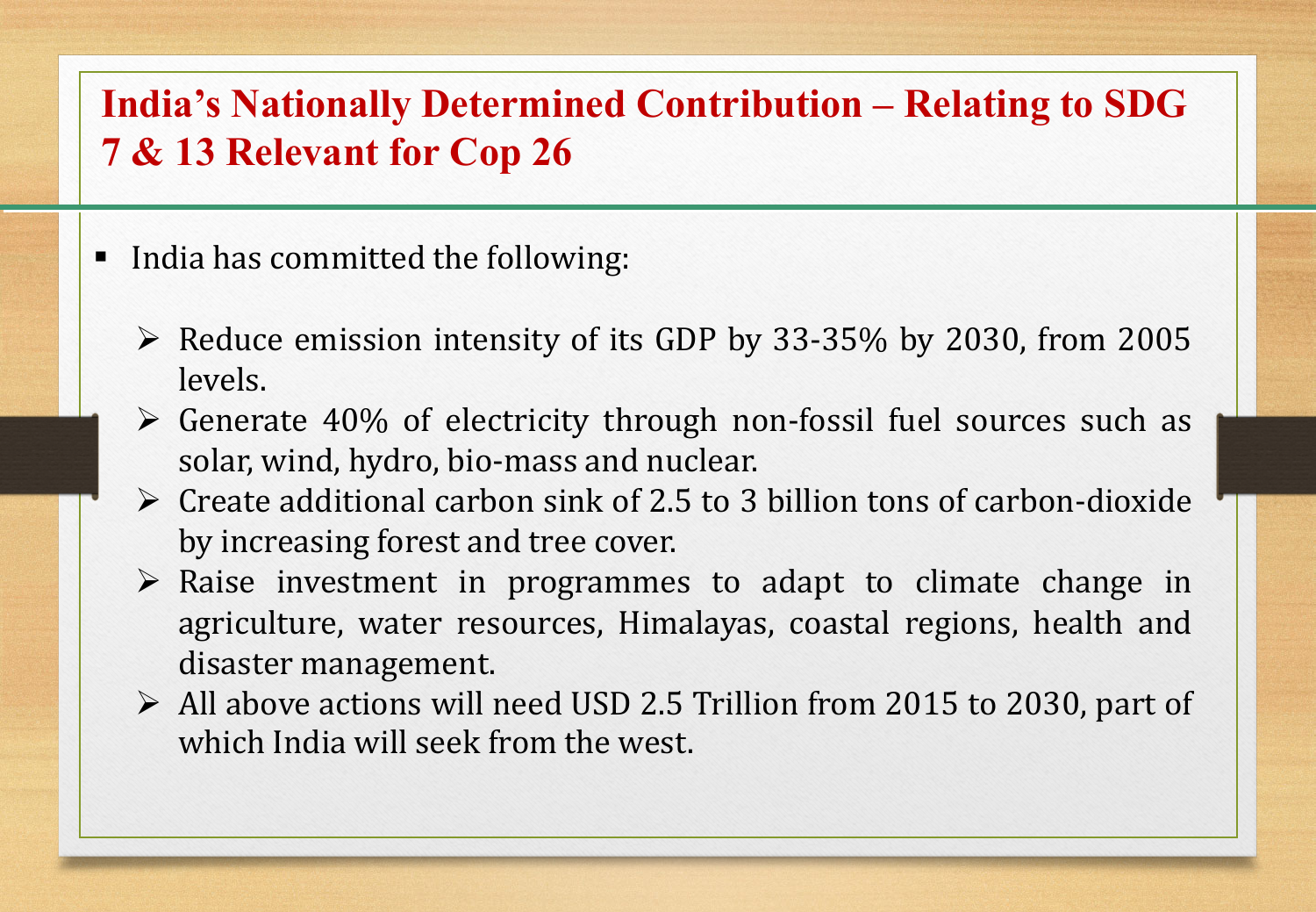## **SDG-7: Renewable Energy Capacity Addition**

- Installed capacity in the country (2021) 95.66 GW (25% of total).
- Renewable electricity generation increased from 61.78 BU in 2014 15 to 147.25 BU in 2020-21 (2.4 times).
- Investment of about USD 70 Billion since 2014.
- Domestic SPV modules capacity : 9-10 GW, and annual module demand 25-30 GW.
- Rs. 4500 Crore as Production linked Incentive.
- Aspirational Goal- 450 GW by 2030.
- Promote Green Hydrogen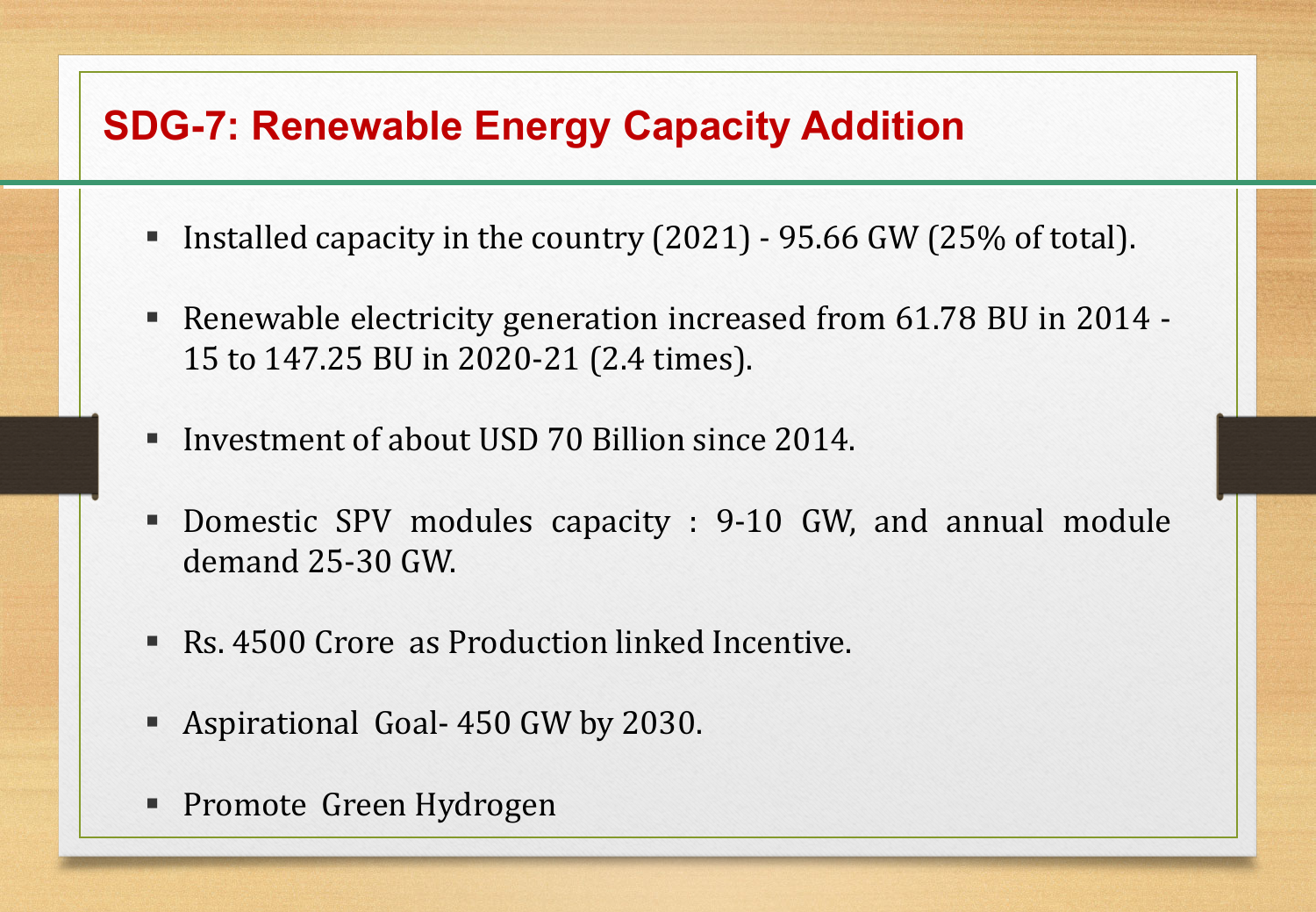## **SDG-13: Combating Climate Change**

- India is on track to meet the commitment made in its Nationally Determined Contributions under the Paris Agreement (India reduced emission intensity of its economy by 24 per cent relative to 2005 by 2016). India's NDC targets, in line with Paris Climate Agreement.
- India has already put a cess on coal consumption (Rs. 400 per tonne).
- India's National Action Plan on Climate Change is among the most Challenging Globally.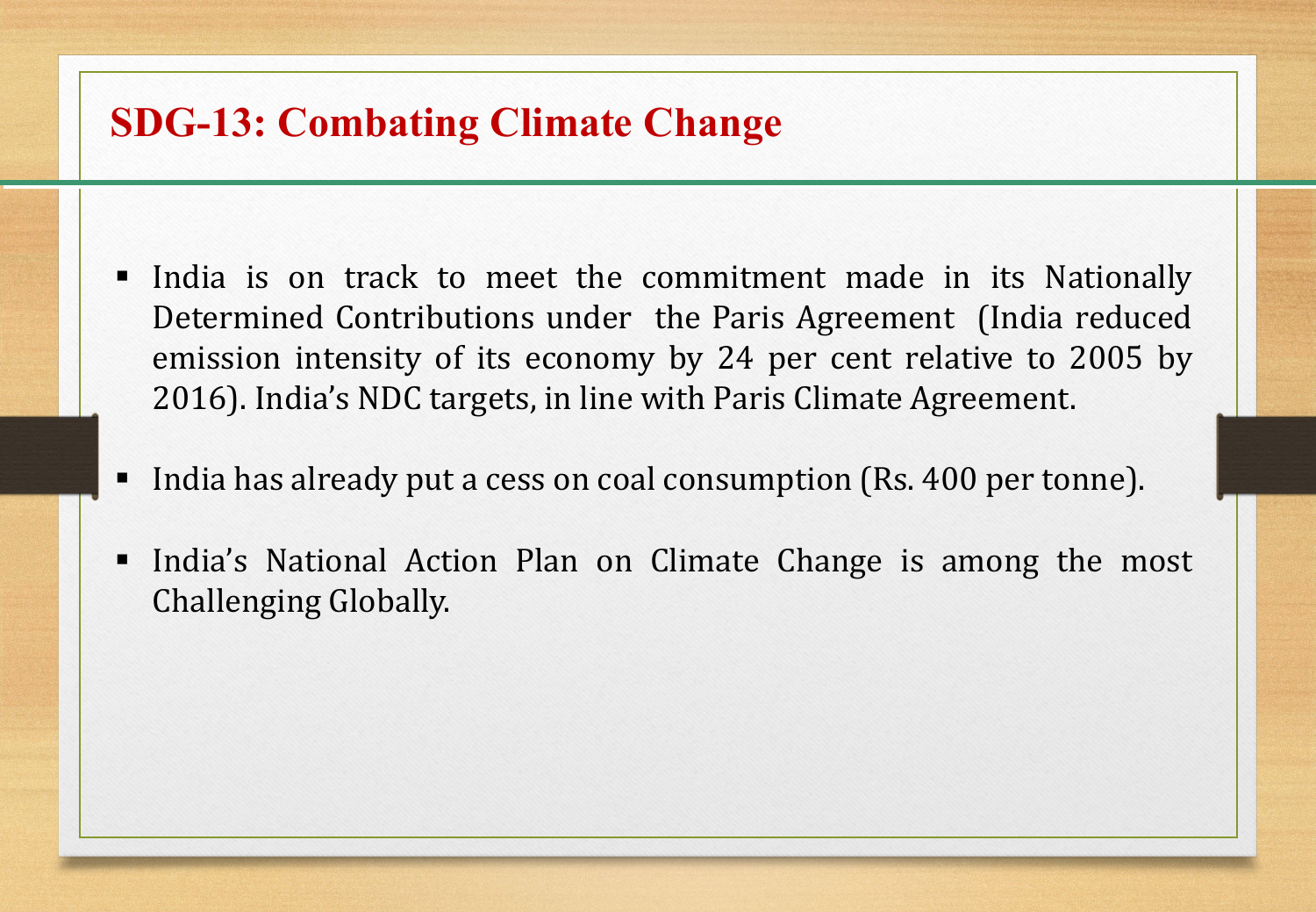## **INAE-Initiatives on Sustainability and Climate Change**

- INAE's Vision is to provide timely inputs to the national and international policy makers and to extend appropriate assistance in developing engineering solutions.
- INAE has a Vision Document 2020-2025 focussed on sustainability issues and creating a cleaner world through decarbonisation and use of cleaner energy options.
- INAE's focus has been on development for all sectors of economy mainly the critical sector of materials.
- These materials have to be engineered for India-specific applications, that means considering the natural resources and the kind of supply chain that India has. The environmental impact of these materials need to be analyzed and assessed for the life-cycle.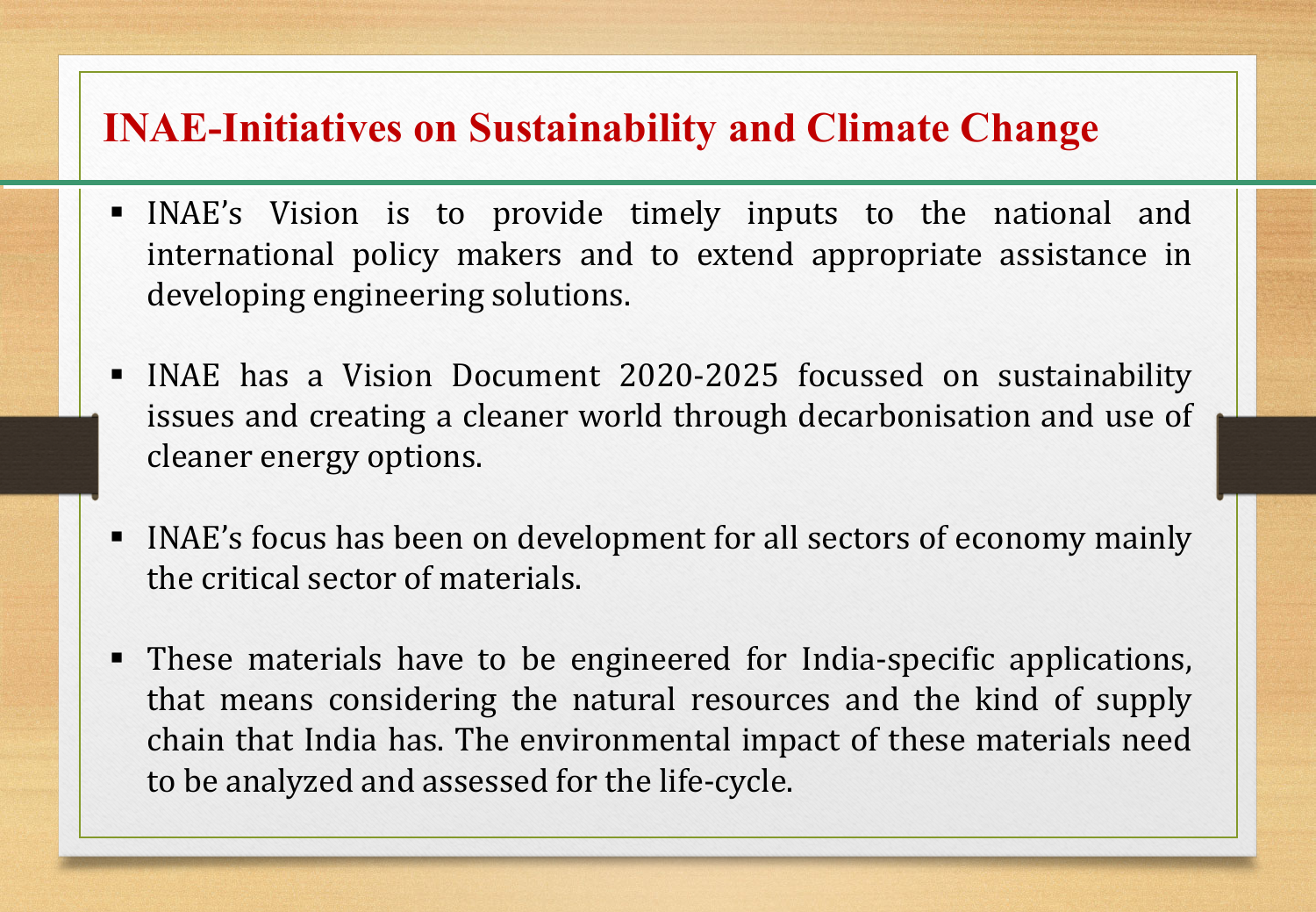## **INAE-Initiatives on Sustainability and Climate change**

- INAE is focussing on large scale energy storage solutions, electricity grid infrastructure, transportation, mining, mineral processing and extractive metallurgy industry, recycling of waste by-products including municipal waste, supply chain for raw materials need for the transition, finding alternative technology option for the manufacture of steel and cement to reduce the environmental footprint, waste water treatment and recycling, and water purification technology including desalination.
- Leveraging the advanced digital technology for healthcare facilities, egovernance and utilities is a priority.
- INAE has an interdisciplinary expert group (Energy Forum) to study the whole energy transition, comprehensively and holistically.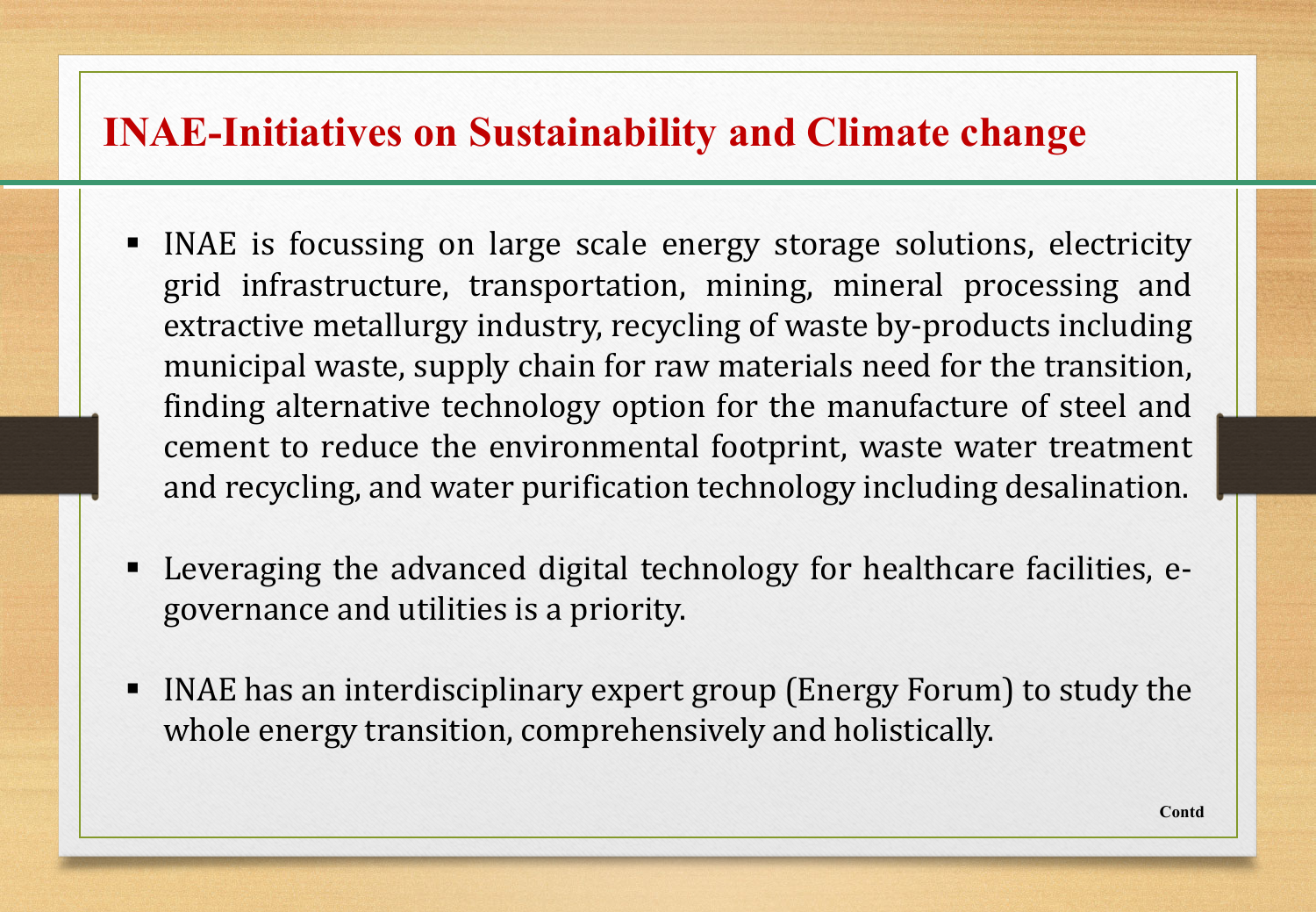## **INAE's experience of engaging with policy makers**

- INAE has been engaging with the highest Planning Body Niti Aayog (also the nodal point for SDGs in the government) and the Department of Science and Technology on various topics.
- Realising the importance for Climate Change Action Plan INAE had conducted two studies. The first, immediately after the Paris COP, in 2015, where India committed 175 GW of renewable power by 2022. INAE had expert consultation and published the report on Engineering for Attaining 175 GW of Renewable Power by 2022, in February 2017, The Report was discussed at national and local levels and with other stakeholders who implemented most of the recommendations.
- INAE conducted a second study on Green and Clean Energy Options for Urban Areas during 2017-18 and came out with the report in December 2018. This report was also widely circulated and used by various stakeholders in the planning process.
- INAE also organized a number of Expert Group Meetings and National Level Flagship events to create awareness about the engineering options for meeting SDG 2030 targets and moving toward Net Zero Emissions in 2050.